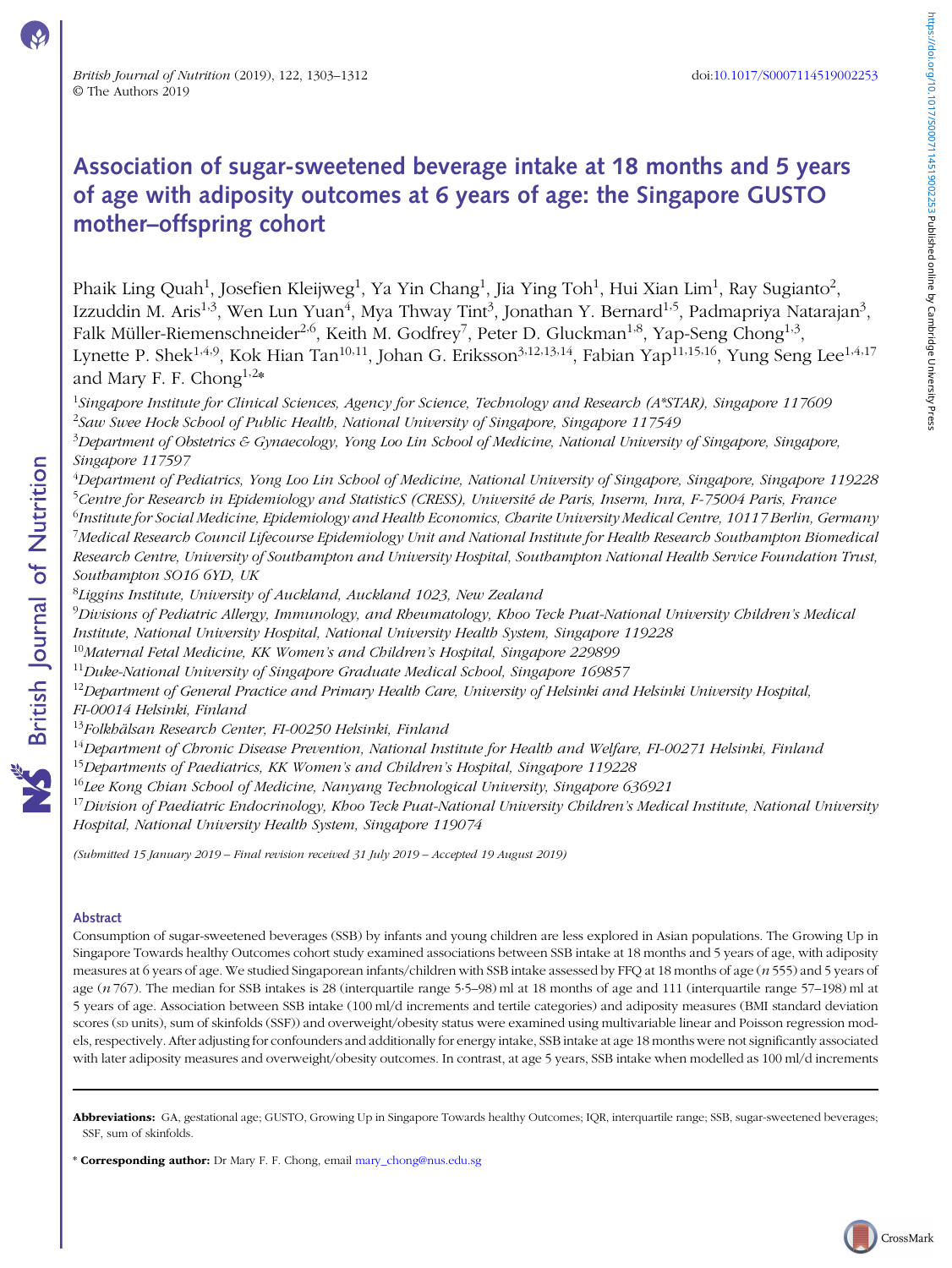were associated with higher BMI by 0·09 (95 % CI 0·02, 0·16) sp units, higher SSF thickness by 0·68 (95 % CI 0·06, 1·44) mm and increased risk of overweight/obesity by 1·2 (95 % CI 1·07, 1·23) times at age 6 years. Trends were consistent with SSB intake modelled as categorical tertiles. In summary, SSB intake in young childhood is associated with higher risks of adiposity and overweight/obesity. Public health policies working to reduce SSB consumption need to focus on prevention programmes targeted at young children.

# Key words: Sugar-sweetened beverages: Preschoolers: Infants: Growing Up in Singapore Towards healthy Outcomes: Adiposity: Cohort studies: Asian populations

The prevalence of overweight and obese preschoolers (24–72 months old) in Chinese Singaporeans range from 7·0 to  $8·1%$ <sup>([1\)](#page-8-0)</sup>. These numbers are noteworthy as Southeast Asians face a higher risk of obesity-related disorders such as diabetes, hypertension and CVD that can manifest in children of a younger age compared with ethnic Europeans<sup>[\(2\)](#page-8-0)</sup>. Furthermore, childhood overweight and obesity tends to be stable (track) through to adulthood<sup>([3\)](#page-8-0)</sup>. One well-documented aspect that may contribute to childhood overweight and obesity risk elsewhere, and now in Southeast Asia, is the increased consumption of soft drinks, juice drinks and other sweetened drinks $(4,5)$  $(4,5)$ .

Early childhood is also the period where food preferences and eating behaviours develop that might serve as the founda-tion for future eating habits<sup>([6\)](#page-8-0)</sup>. Sugar-sweetened beverage (SSB) consumption patterns in children that start as early as infancy<sup> $(7,8)$  $(7,8)$ </sup> and preschool<sup>([9\)](#page-8-0)</sup> might have lasting implications through childhood, adolescence and into adult years. The negative implications of the overconsumption of SSB on BMI in children aged 6–19 years are well established $(4,5)$  $(4,5)$ . However, the association of SSB consumption with BMI in younger children may not be the same. Cross-sectional studies on SSB intake in preschoolers or younger children have mostly reported positive associations with BMI<sup>[\(4](#page-8-0))</sup>. However, longitudinal studies relating to SSB intake and BMI present equivocal results: One study reported positive association between SSB consumption in infants  $10-12$  months of age and their BMI at 6 years<sup> $(10)$  $(10)$ </sup>, while another study in 13-month-olds observed higher BMI in girls, but not in boys at 2, 3, 4 and 6 years of age $^{(8)}$  $^{(8)}$  $^{(8)}$ . In children aged 2–5 years, one study reported a positive association between SSB consumption intake at 2 years of age and higher BMI z score between 2 and 4 years of age $^{(11)}$  $^{(11)}$  $^{(11)}$ , while the other study reported no association with BMI 6–12 months later $(12)$  $(12)$ .

In the present literature, most studies to date have been con-ducted in children from Western populations<sup>[\(4](#page-8-0))</sup>. There is a pertinent need to examine this in Asia, especially in Southeast Asia as lifestyles and diets of children here are rapidly changing and becoming increasingly urbanised<sup>[\(13](#page-8-0))</sup>. However, to date, there are only a few studies in Asia itself, and largely confined to older children (6–14 years old). These limited cross-sectional studies in Asia also present conflicting findings. For example, consumption of SSB in two studies from China reported positive associations with obesity in children aged between 3 and 7 years<sup> $(14)$ </sup> and aged 6 and 13 years<sup> $(15)$  $(15)$ </sup>, but negatively associated with obesity in 9- to 14-year-old Korean boys<sup>([16](#page-8-0))</sup>, while a study in  $7-$  to 12-year-old Taiwanese children found no associations with BMI<sup>[\(17](#page-8-0))</sup>.

To our knowledge, at present no studies examined SSB consumption patterns in Asian preschoolers or younger children and related them to adiposity outcomes. To address this gap, we used data from a mother–offspring cohort in Singapore which is a microcosm of Asia, which represents three ethnicities (Chinese, Malay and Indians) corresponding to the three major population centres in Asia<sup>[\(2](#page-8-0))</sup>. We aim to describe the change in absolute amounts of SSB consumed in children aged 18 months and 5 years as part the descriptive analysis of the study and to examine the association of SSB intake at both time points with adiposity measures (BMI  $z$  scores and skinfold thickness) and overweight/ obesity status in children at 6 years of age. SSB consumption is hypothesised to be higher in older children, while higher SSB consumption is hypothesised to be associated with higher adiposity measures and risk of overweight/obesity outcomes.

#### Method

#### Study design

The Growing Up in Singapore Towards healthy Outcomes (GUSTO) study has been previously described in detail<sup>([18](#page-8-0))</sup>. Briefly, GUSTO is a mother–offspring cohort where pregnant women of Chinese, Malay and Indian ethnicities were recruited in their first trimester between June 2009 and September 2010 at two major public maternity units, namely, National University Hospital and KK Women's and Children's Hospital. Of 3751 women screened, 2034 met eligibility criteria<sup>[\(18\)](#page-8-0)</sup> and 1247 were recruited into the study. The main exclusion criteria were nonhomogeneous ethnic background (up to the four grandparents of the offspring), intention not to deliver in the study centres or not to remain in Singapore for the following 5 years. The present study was carried out in accordance with the recommendations from the National Healthcare Group Domain Specific Review Board and the SingHealth Centralized Institutional Review Board, with written informed consent from all participants. All participants gave written informed consent in accordance with the Declaration of Helsinki. The protocol was approved by the National Healthcare Group Domain Specific Review Board and the SingHealth Centralized Institutional Review Board [\(ClinicalTrials.gov;](http://ClinicalTrials.gov) NCT01174875).

At 18 months, there were 555 children with completed FFQ and BMI data; 407 children had completed skinfold thickness data. At age 5 years, there were 767 children with completed FFQ and BMI data; 619 children had completed skinfold thickness data (online Supplementary [Fig. S1](https://doi.org/10.1017/S0007114519002253)). A subset of 451 participants with completed FFQ at both time points were used to compare the trends of SSB intake volumes and types consumed and for sensitivity analyses.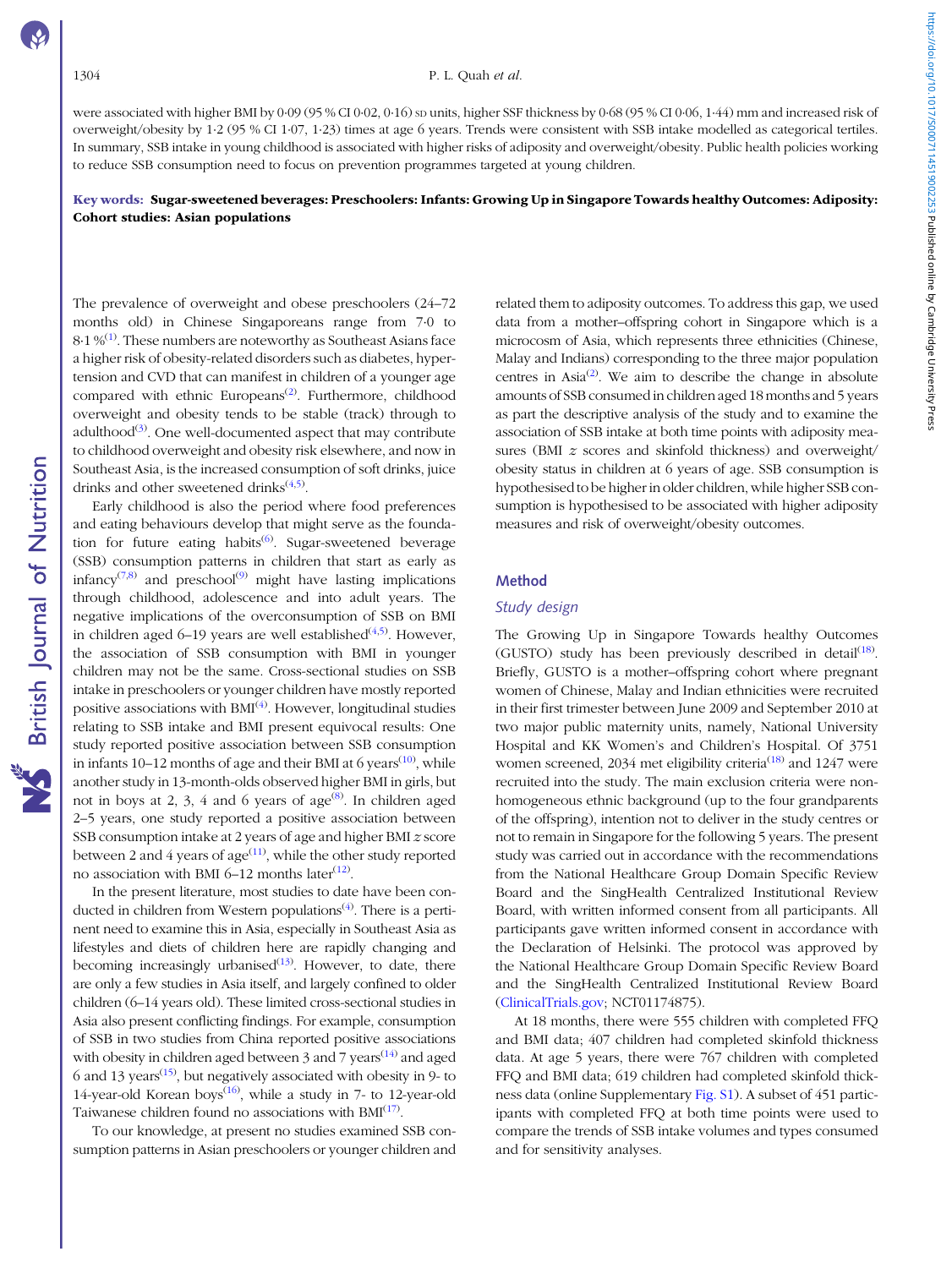#### Exposure: dietary assessment at 18 months and 5 years of age

To assess dietary intake at 18 months, the child's primary caregiver (mostly mothers) were given a self-administered 94-item FFQ to complete. At age 5 years, the FFQ was extended to include additional food items that account for greater diet variety at later ages. At this time point, a 125-item FFQ was administered to primary caregivers by trained interviewers to ascertain the child's diet. The food items in both FFQ were categorised into food groups: (i) bread, (ii) bread spreads, (iii) breakfast cereals, (iv) rice porridge and noodles, (v) potatoes and pasta, (vi) vegetables and bean curd, (vii) fruits, (viii) meat and fish, (ix) eggs, (x) cakes, biscuits and snacks, (xi) milk and dairy products and (xii) other beverages. The FFQ also included general questions on food preparation methods, eating habits and practices and an open-ended section to capture additional food items not listed in the FFQ. Both FFQ were validated either against 24-h recalls at 18 months of age or with 3-dfood diaries at 5 years of age and were previously described in detail. In our validation studies, the correlation analyses of total energy intake were satisfactory at both time points with correlation values of  $r 0.4^{(19,20)}$  $r 0.4^{(19,20)}$  $r 0.4^{(19,20)}$  $r 0.4^{(19,20)}$  $r 0.4^{(19,20)}$ . Information for both of the FFQ were collected using the same standardised methods where mothers had to indicate the frequency of consumption over the past month as 'never', 'number of times per month', 'number of times per week' or 'number of times per d'. In addition, they were also asked to indicate a typical serving size for each food consumed, and state the exact amount of beverage consumed in volumes, or units of measure (i.e. cups) or other standard serving sizes (i.e. 1 bottle or 1 packet) which were all converted into volumes of intake (millilitres). Photographs of standardised household measuring utensils and food pictures were presented to assist mothers in quantifying their child's food and beverage intake.

Both the FFQ included seven different beverage items that represent SSB: the frequency of consumption and the volumes consumed per serving were recorded for each item. In the analyses, the definition of SSB included those commonly described in literature $(4,5)$  $(4,5)$  $(4,5)$ , that is, carbonated, non-carbonated drinks and only prepackaged fruit juices containing added sugar as well as commonly consumed SSB in the Singaporean population such as malted drinks, cultured milk drinks, soya-based drinks and tradi-tional drinks (i.e. barley water, chrysanthemum tea, herbal tea)<sup>([21\)](#page-8-0)</sup>. From the FFQ administered at age 18 months and 5 years, respectively, the total daily intake (ml/d) of SSB was quantified by multiplying the frequency of consumption per d by the recorded volume of intake for each specific beverage.

#### Outcome: anthropometric measures at age 6 years

At age 6 years, measurements of weight, height and four skinfold thicknesses (triceps, biceps, subscapular and supra-iliac) were obtained by trained staff using standardised protocols as detailed previously $(22)$  $(22)$ . Weight was measured to the nearest gram using calibrated SECA 803 weighing scale, and standing height measured using a stadiometer (SECA stadiometer 213). All measurements were taken in duplicate and repeated a third time if there was a difference of 0·2 kg or 1 cm for the weight and height measures, respectively. The four skinfolds were measured in triplicate using Holtain skinfold calipers (Holtain Ltd) on the right side of the body and recorded to the nearest 0·2 mm and repeated a fourth and fifth time if there was a difference of more than 1 mm between the first three readings. Average values across the repeated measurement were considered for all anthropometry measurements. Four averages were summed to derive the sum of skinfolds (SSF, in mm). Sex- and age-specific BMI z scores were calculated using the World Health Organization references<sup> $(23)$  $(23)$  $(23)$ </sup>. The cut-off for overweight and obesity combined were defined as  $+1$  sp above the reference distribution as per WHO recommendations<sup>([24\)](#page-9-0)</sup>.

# Maternal and child covariates

Maternal socio-demographic data (age, self-reported ethnicity, education level and parity) were obtained using a selfadministered questionnaire at recruitment. Maternal weight and height (4 years postpartum) were measured using SECA 803 scales and a SECA 213 stadiometer (SECA Corp.), respectively. These measurements were used to calculate BMI (in  $\text{kg/m}^2$ ). Gestational age (GA) was determined by a dating ultrasound scan in the first trimester. At birth and 18 months, weight was measured to the nearest gram (SECA model 334; SECA Corp.), and recumbent length was measured to the nearest 0·5 cm from the top of the head to the soles of the feet (SECA model 210). The weight of children at 5 years of age was measured to the nearest 10 g using a calibrated digital scale (SECA model 803; SECACorp.), while standing height was measured using a stadiometer (SECA model 213). For reliability, all measurements were taken in duplicates and averaged. BMI at birth, 18 months and 5 years was calculated as weight divided by the square of recumbent length/height (kg/m2 ). Skinfold thickness at 18 months and 5 years (triceps, biceps, and subscapular and suprailiac only at 5 years) were obtained to calculate SSF (in  $mm$ )<sup>([22\)](#page-8-0)</sup>. We derived birth weightfor-GA and birth length-for-GA z scores using references from our cohort<sup> $(25)$ </sup>. From the obstetric records, we extracted information on child sex. Mothers were asked about the age at which their child had been introduced to solid foods and details on infant milk feeding (as detailed previously)<sup>[\(26](#page-9-0))</sup> using interviewer-administered infancy questionnaires. The early introduction to solids was defined as the introduction to foods other than milk before the age of 4 months (16 weeks of age) $(27)$  $(27)$ . Screen time and outdoor play time were quantified using a parental self-reported interviewer-administered questionnaire when the child turned 3 years of age $^{(28)}$  $^{(28)}$  $^{(28)}$ .

#### Statistical analysis

The distribution of SSB intake was positively skewed and log transformation could not be performed due to a number of individuals (13 %) with zero intake at 18 months. With that we chose to analyse the SSB intake as (1) a continuous variable modelled as 100 ml increments per d and (2) a categorical variable of low, medium and high intake based on the tertiles of the study sample at both time points, using separate regression models.

Continuous variables were described as means and standard deviations, and categorical variables as frequencies and percentages. Linear regression models were conducted to examine SSB intake (continuous or categorical) with adiposity outcomes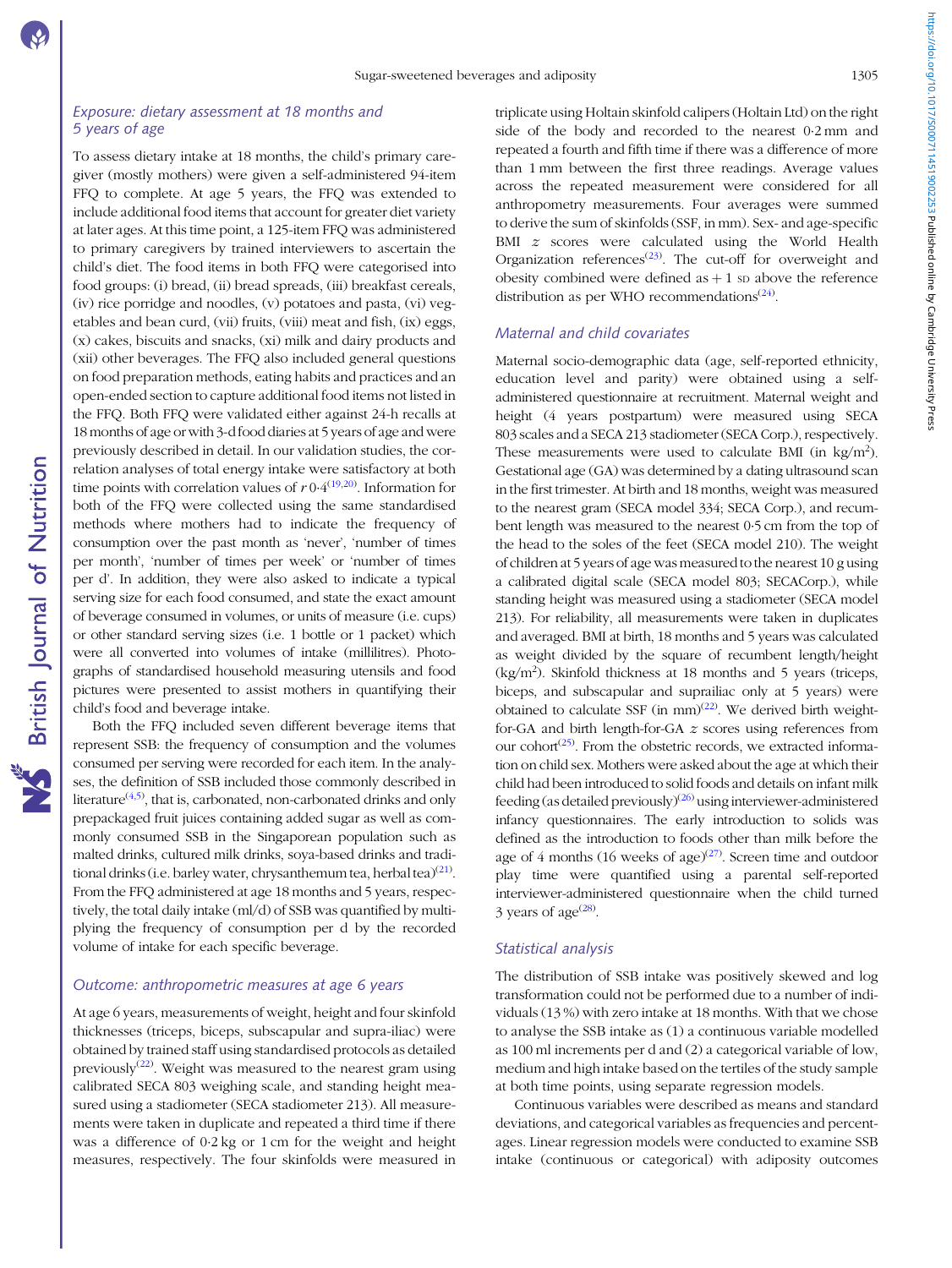(BMI z scores and SSF) at age 6 years. Multivariable Poisson regression with robust variance<sup>[\(29](#page-9-0)–[31](#page-9-0))</sup> was used to examine SSB intake (continuous or categorical) with the relative risk of being overweight/obese at age 6 years. These were conducted separately for SSB intake at 18 months and 5 years of age. For both the linear and Poisson regression models, the regression coefficient was interpreted as an increase in outcome associated with every 100 ml or with each tertile increase in SSB intake (relative to being in the lowest tertile). Trend tests to test the dose– response relationship across the tertiles of SSB intake were also performed by modelling the SSB tertiles as a continuous variable. We performed three models: An unadjusted model (model 1), a model adjusted for key potential confounders (model 2) and then additionally adjusted for baseline energy intake respective to the time point of exposure at 18 months or 5 years of age (model 3). The selection of potential confounders (maternal ethnicity, maternal education level, birth weight for GA, parity, breast-feeding duration) was based on the literature $^{(4)}$  $^{(4)}$  $^{(4)}$ , or if they changed the effect estimates of our univariate model with tertiles of SSB intake with BMI by  $\geq$  5%<sup>[\(32](#page-9-0))</sup>. Screen time at age 3 years and maternal BMI 48 months postpartum were added to the list of confounders when examining the association between SSB intake at age 5 years with adiposity and overweight/obese outcomes.

A sensitivity analysis was conducted to test the robustness of the findings using the subset of 451 participants with completed FFQ at 18 months and 5 years of age. Multiple imputations were used to account for only missing covariate values. Frequencies of missing values were <5 % for breast-feeding duration and maternal education, and slightly higher for child screen time and maternal postpartum BMI (12–18 %). All values were assumed to be missing at random based on the Little Missing Completely at Random test ( $P$  value  $> 0.05$ ). Missing values were imputed twenty times using multiple imputation analysis and chain equations. Imputations were based on available information on all exposure and outcome variables included in the study. Analyses were performed in each of the imputed data sets and the final results were pooled. We reported association estimates with their 95 % CI. All analyses were performed using SPSS IBM version 20.

# Results

# Characteristics of mothers and children

Among the 767 participants who completed the FFQ at age 5 years, 98 % reported their child consuming some form of SSB. Children in the high intake tertile (median 241 (interquartile range (IQR) 197–328) ml) had mothers who were more likely to be of Malay ethnicity, had lower educational attainment, were multiparous and had higher maternal postpartum BMI, compared with those in the low (40 (IQR 21–57) ml) and middle (111 (IQR 93–137) ml) tertiles. Additionally, these children were most likely to have more than 4 h of screen time viewing per d at age 3 years and had the highest total energy intake, BMI z scores and SSF at age 5 years [\(Table 1\)](#page-4-0). The characteristics of participants who were  $(n 767)$  and were not  $(n 320)$  included in the analyses were similar except for maternal age (included mothers were slightly older) (online Supplementary [Table S1](https://doi.org/10.1017/S0007114519002253)). All maternal and infant characteristics significantly associated with SSB intake tertiles at age 5 years were largely similar to SSB intake at age 18 months in 555 participants, except maternal parity, child screen time, BMI z scores and skinfolds where no significant differences were observed with SSB intake tertiles at 18 months. While there was no significant difference between the intake tertiles at age 5 years with maternal age, higher SSB intake tertiles at 18 months were associated with younger mothers. Furthermore, the volume of intake in each tertile at age 18 months was lower compared with that at age 5 years (online Supplementary [Table S2\)](https://doi.org/10.1017/S0007114519002253).

# Trends in sugar-sweetened beverage intake from age 18 months to 5 years

In the subset of 451 children with data at both the 18 month and age 5 year time points, SSB intakes were compared. Overall, a higher proportion of participants were consuming higher volumes of SSB  $(50-3400 \text{ ml } v. 0-50 \text{ ml})$  at age 5 years  $(5.8-32.4 \%)$ compared with 18 months of age  $(3.3-13.5\%)$  [\(Fig. 1](#page-5-0)). Furthermore, a higher proportion of children at age 5 years were consuming malted, cultured and sweetened drinks, but fewer consumed soya milk and traditional herbal tea compared with children aged 18 months  $(P < 0.05)$  ([Fig. 2\)](#page-5-0).

# Sugar-sweetened beverage intake at age 18 months with BMI z score, sum of skinfold thickness and overweight/ obesity at age 6 years

SSB intake at 18 months modelled as 100 ml/d increments were associated only with higher risk of overweight/obesity (relative risk 1·09; 95 % CI 1·02, 1·64), but not with BMI z scores or SSF. However, after further adjustment for energy intake, this association was no longer significant [\(Table 2\)](#page-6-0). There were also no significant association between the medium/high SSB intake tertiles at age 18 months for both adiposity outcomes (BMI z score and SSF thickness) and risk of overweight/obesity at age 6 years, when compared with the lowest intake tertile ( $P_{\text{trend}} > 0.05$ ). These findings remained even after further adjustment for energy intake [\(Table 2\)](#page-6-0), and in the sensitivity analysis of 451 children (online Supplementary [Table S3](https://doi.org/10.1017/S0007114519002253)).

# Sugar-sweetened beverage intake at age 5 years with BMI z score, sum of skinfold thickness and overweight/obesity at age 6 years

Higher volumes of SSB (per 100 ml increment) were associated with higher BMI by 0.09 (95 % CI 0.03, 0.15) so units, higher SSF thickness by 0·75 (95 % CI 0·06, 1·44) mm and increased risk of overweight/obesity by 1·2 (95 % CI 1·07, 1·23) times at age 6 years. Similar trends were seen with the categories of SSB intake, with the high SSB intake tertile being significantly associated with higher BMI  $z$  scores by 0.33 (95% CI 0.11, 0.55) so units, and higher risk of overweight/obesity (relative risk 1·56; 95 % CI 1·05, 2·33) at age 6 years when compared with the low intake tertile ( $P_{\text{for trend}}$  < 0.05). No significant associations were found between the medium and high SSB intake tertiles and SSF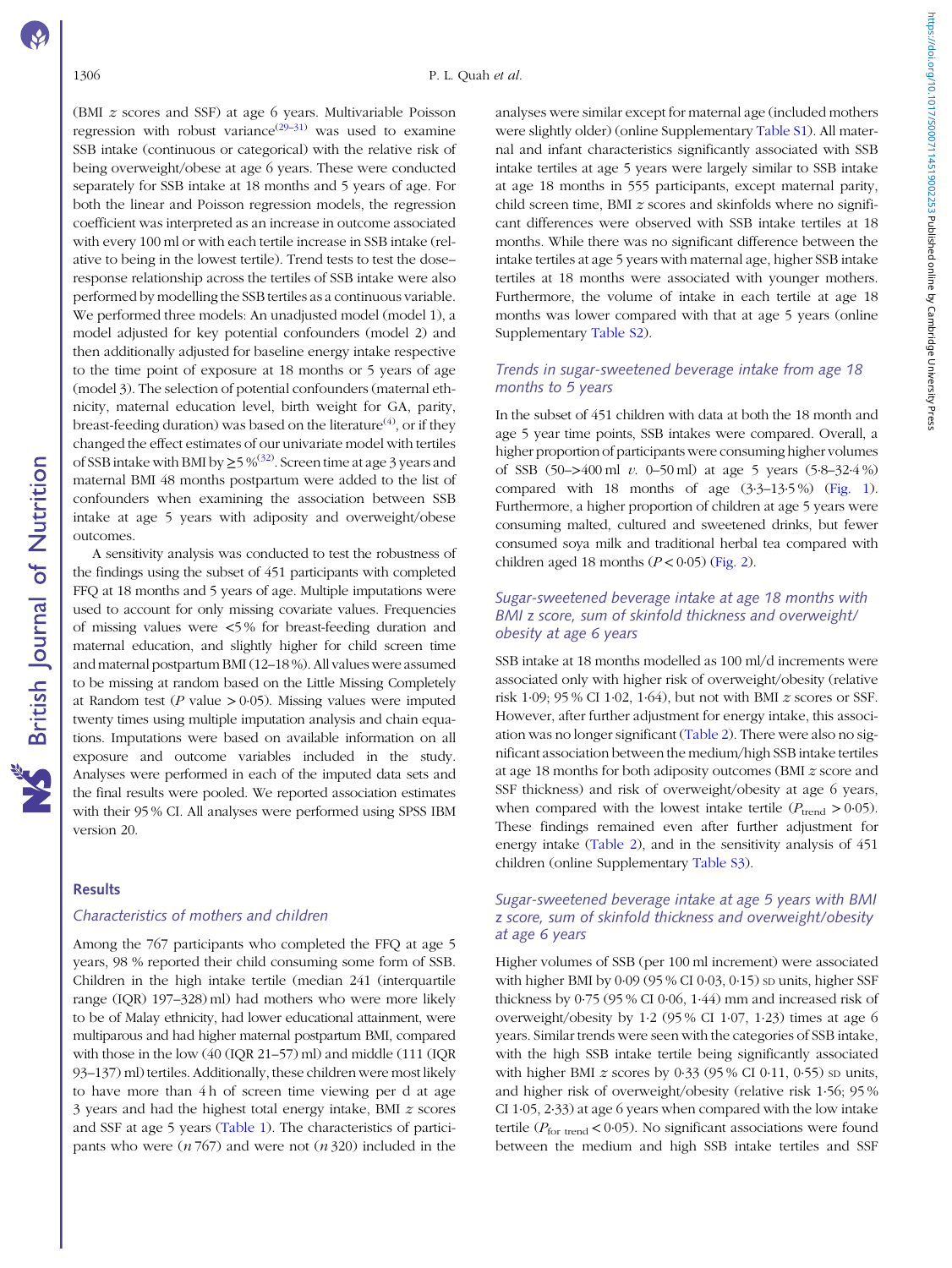<span id="page-4-0"></span>Table 1. Maternal and child's characteristics according to tertiles of sugar sweetened beverage (SSB) intake at 5 years of age (n 767)\*† (Numbers and percentages; mean values and standard deviations)

|                                                 | Low intake:<br>40 (21-57 ml)‡ (n 255) |         | Medium intake:<br>111 (93-137 ml)‡ (n 256) |          | High intake:<br>241 (197-328 ml) <sup>+</sup><br>(n 256) |        |          |
|-------------------------------------------------|---------------------------------------|---------|--------------------------------------------|----------|----------------------------------------------------------|--------|----------|
|                                                 | $\sqrt{n}$                            | $\%$    | $\sqrt{n}$                                 | $\%$     | $\sqrt{n}$                                               | $\%$   | $P\S$    |
| Maternal ethnicity                              |                                       |         |                                            |          |                                                          |        | < 0.0001 |
| Chinese                                         | 161                                   | $63-1$  | 154                                        | $60 - 2$ | 118                                                      | 46.1   |          |
| Malay                                           | 44                                    | 17.3    | 61                                         | 23.8     | 87                                                       | 34.0   |          |
| Indian                                          | 50                                    | $19-6$  | 41                                         | $16-0$   | 51                                                       | 19.9   |          |
| Maternal educational level                      |                                       |         |                                            |          |                                                          |        | 0.016    |
| Post-secondary and below                        | 146                                   | 57.5    | 172                                        | $67 - 7$ | 173                                                      | 63.4   |          |
| University and above                            | 108                                   | 42.5    | 82                                         | 32.3     | 80                                                       | $31-6$ |          |
| Parity                                          |                                       |         |                                            |          |                                                          |        | 0.001    |
| Primiparous                                     | 126                                   | 49.4    | 131                                        | 51.2     | 91                                                       | 35.5   |          |
| Multiparous                                     | 129                                   | $50-6$  | 125                                        | 48.8     | 165                                                      | 64.5   |          |
| Maternal age at first birth (years)             |                                       |         |                                            |          |                                                          |        | 0.193    |
| Mean                                            |                                       | 31.3    |                                            | 30.9     |                                                          | $30-7$ |          |
| SD                                              | 5.1                                   |         | $5-1$                                      |          | $5-4$                                                    |        |          |
| Postpartum BMI at 4 years (kg/m <sup>2</sup> )  |                                       |         |                                            |          |                                                          |        | 0.010    |
| Mean                                            |                                       | 23.8    |                                            | 24.9     | $25-1$                                                   |        |          |
| SD                                              |                                       | 4.7     |                                            | $5-8$    | 4.9                                                      |        |          |
| Child sex                                       |                                       |         |                                            |          |                                                          |        | 0.332    |
| Boy                                             | 125                                   | 49.0    | 131                                        | 51.2     | 142                                                      | $55-5$ |          |
| Girl                                            | 130                                   | 51.0    | 125                                        | 48.8     | 114                                                      | 44.4   |          |
| <b>Breast-feeding status</b>                    |                                       |         |                                            |          |                                                          |        | 0.695    |
| Never breast-fed                                | 11                                    | $4-4$   | 10                                         | $4-0$    | 13                                                       | $5-3$  |          |
| Breast-fed for <6 months                        | 207                                   | 82.5    | 216                                        | 86.4     | 207                                                      | 84.1   |          |
| Breast-fed for $\geq 6$ months                  |                                       |         |                                            |          |                                                          |        |          |
|                                                 | 33                                    | $13-1$  | 24                                         | $9-6$    | 26                                                       | $10-6$ |          |
| Early introduction to solids (<16 weeks of age) |                                       |         |                                            |          |                                                          |        | 0.143    |
| Yes                                             | 227                                   | 97.4    | 229                                        | 99.5     | 224                                                      | 97.4   |          |
| No                                              | 6                                     | 2.6     | 1                                          | 0.5      | 6                                                        | 2.6    |          |
| Child screen time (h/d)                         |                                       |         |                                            |          |                                                          |        | 0.012    |
| $<$ 2                                           | 117                                   | 51.5    | 92                                         | 41.4     | 82                                                       | $35-5$ |          |
| $2 - 4$                                         | 64                                    | 28.2    | 77                                         | 34.7     | 82                                                       | 35.5   |          |
| >4                                              | 46                                    | 20.3    | 53                                         | 23.9     | 67                                                       | 29.0   |          |
| Child outdoor playing (h/d)                     |                                       |         |                                            |          |                                                          |        | 0.776    |
| $<$ 2                                           | 191                                   | 86.8    | 186                                        | 89.4     | 184                                                      | 85.6   |          |
| $2 - 4$                                         | 28                                    | 12.7    | 21                                         | 10.1     | 29                                                       | $13-5$ |          |
| >4                                              | $\mathbf{1}$                          | 0.5     | 1                                          | 0.5      | $\overline{c}$                                           | 0.9    |          |
| Birth weight for gestational age (z scores)     |                                       |         |                                            |          |                                                          |        | 0.115    |
| Mean                                            | 0.02                                  |         | 0.02                                       |          | 0.16                                                     |        |          |
| SD                                              | 1.00                                  |         |                                            | 1.03     |                                                          | 0.99   |          |
| Child energy intake at 5 years                  |                                       |         |                                            |          |                                                          |        | < 0.0001 |
| kcal/d                                          |                                       |         |                                            |          |                                                          |        |          |
| Mean                                            |                                       | 1245    |                                            | 1405     |                                                          | 1735   |          |
| SD                                              |                                       | 431     |                                            | 435      |                                                          | 627    |          |
| kJ/d                                            |                                       |         |                                            |          |                                                          |        |          |
| Mean                                            |                                       | 5209    |                                            | 5878     |                                                          | 7259   |          |
| SD                                              |                                       | 1803    |                                            | 1820     |                                                          | 2623   |          |
| BMI at 18 months (z scores)                     |                                       |         |                                            |          |                                                          |        | 0.259    |
| Mean                                            |                                       | $-0.16$ |                                            | $-0.08$  |                                                          | 0.11   |          |
| SD                                              |                                       | 0.96    |                                            | 1.09     |                                                          | 1.02   |          |
| $\Sigma$ Skinfolds at 18 months (mm)            |                                       |         |                                            |          |                                                          |        | 0.276    |
| Mean                                            |                                       | 16.4    |                                            | $15-4$   |                                                          | 16.4   |          |
| SD                                              |                                       | 7.5     |                                            | $8-7$    |                                                          | $8-3$  |          |
| BMI at 5 years (z scores)                       |                                       |         |                                            |          |                                                          |        | < 0.0001 |
| Mean                                            |                                       | $-0.19$ |                                            | 0.08     |                                                          | 0.20   |          |
| SD                                              |                                       | $1-0$   |                                            | $1-3$    |                                                          | $1-3$  |          |
| $\Sigma$ Skinfolds at 5 years (mm)              |                                       |         |                                            |          |                                                          |        | 0.013    |
| Mean                                            |                                       | 27.5    |                                            | 28.9     |                                                          | 29.9   |          |
| SD                                              |                                       | $8-8$   |                                            | 10.3     |                                                          | $11-1$ |          |
|                                                 |                                       |         |                                            |          |                                                          |        |          |

GUSTO, Growing Up in Singapore Towards healthy Outcomes.

\* Data were missing for education (n 6), breast-feeding (n 20), maternal postpartum BMI at 48 months (n 97), birth weight for gestational age (n 12), early introduction to solid foods ( $n$  74), sum of skinfolds ( $n$  148), screen time ( $n$  87) and outdoor playing ( $n$  124).

 $\dagger$  P value across the SSB tertile categories was determined with the use of a  $\chi^2$  analysis (categorical) or trend tests using SSB intake tertile categories as continuous variable (continuous).

‡ Values reflect medians and interquartile ranges.

 $§$   $P < 0.05$  is statistically significant.

**NS** British Journal of Nutrition

‖ Early introduction to solids was defined as introduction to foods other than milk before the age of 4 months (16 weeks of age).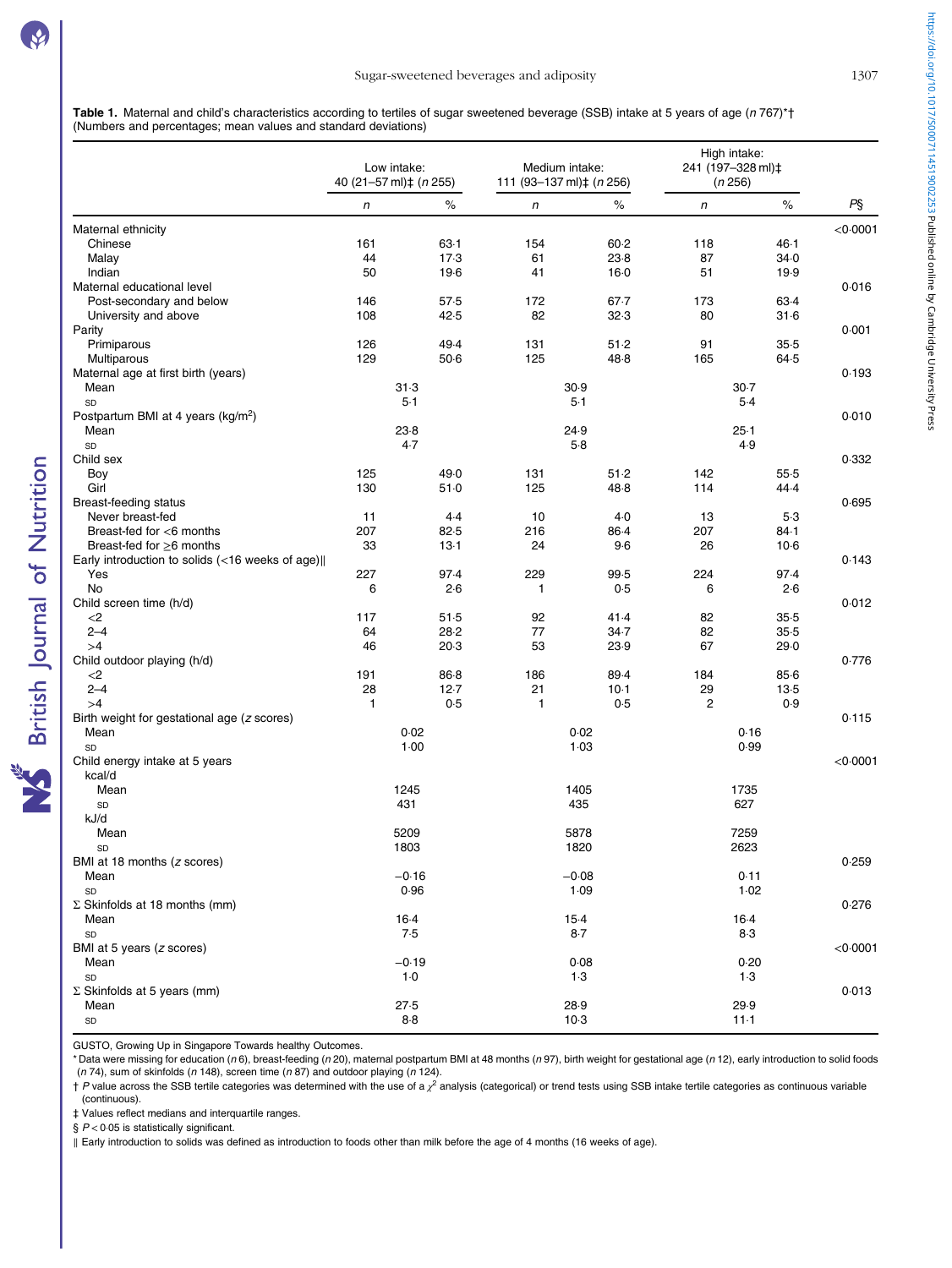#### <span id="page-5-0"></span>1308 P. L. Quah et al.



Fig. 1. Proportion of children consuming sugar-sweetened beverages (SSB) at 18 months  $( )$  and 5 years  $( )$  of age by volume range (n451). To determine the differences in the proportion of participants consuming and not consuming SSB for each specific volume range,  $\chi^2$  analysis was used.



Fig. 2. Types of sugar-sweetened beverages (SSB) consumed at age 5 years ( $\Box$ ) compared with 18 months ( $\Box$ ) (subset of  $n$  451). There were statistically significant differences between the proportion of children at 18 months and 5 years for all SSB types ( $P < 0.05$ ;  $\chi^2$  analysis).

thickness ( $P_{\text{for trend}} > 0.05$ ). All associations remained even after further adjustment for energy intake [\(Table 3\)](#page-6-0).

In sensitivity analyses  $(n 451)$ , similar associations were observed between the volumes of SSB (per 100 ml increment) with all outcomes. However, the results from the associations between the SSB intake tertiles and BMI z scores and SSF thickness differed in this subset: Both the medium and high intake tertiles were associated with higher BMI z scores ( $\beta$  0.34 (95 % CI 0.06, 0.62) sp units and  $\beta$  0.46 (95 % CI 0.18, 0.74) sp units, respectively). Furthermore, the high intake tertile was associated with higher skinfold measures by 3.25 (95 % CI 0.36, 6.14) mm ( $P_{\text{for}}$ trend < 0·05) which was previously not observed in the 767 participants. All associations remained after further adjustment for energy intake (online Supplementary [Table S4\)](https://doi.org/10.1017/S0007114519002253).

# **Discussion**

Our study is the first prospective Asian Singaporean cohort study to observe that the consumption of SSB in preschoolers (age 5 years) and young (18 months) children is associated with later childhood adiposity measures (BMI and skinfold thickness) and overweight/obesity outcomes at age 6 years. At age 5 years, every 100 ml/d increment of SSB intake was associated with 0·09 SD unit higher BMI and 0·8 mm higher SSF thickness, and 1·2-fold higher risk of overweight/obesity at age 6 years. Similarly, children in the highest intake tertile (median intake  $=$ approximately 250 ml) of SSB consumption at this age had a 0·3 sp unit higher BMI, and almost a 1.6-fold higher risk of overweight/obesity at age 6 years, compared with those in the low intake tertile (median intake = approximately  $50 \text{ ml/d}$ ), and there were positive non-significant trends with SSF thickness. All the associations were still significant after the adjustment for energy intake. In contrast, there were overall null findings between the SSB intake at 18 months with child adiposity at age 6 years. Few studies in 1- to 2-year-old children have observed positive association between SSB intake and adiposity outcomes. A small sample of 97 Latino mother and toddler pairs aged between 1 and 2 years observed that higher consumption of SSB above the median was associated with higher BMI after a 6-month follow-up $(33)$  $(33)$ . Two studies in the USA examined SSB intake in 2-year-olds, with one reporting that children drinking SSB (compared with infrequent/no drinkers) had higher BMI at 4 years of age $(11)$ , while another reported that high intake  $(>3$  times/week) v. no intake of SSB was associated with higher odds of developing obesity at 6 years of age<sup>([10](#page-8-0))</sup>. Lastly, high intake (15 servings/week =  $320$  ml/d) of SSB in the 13-monthold Dutch toddlers were significantly associated with increased BMI but only in girls up to 6 years of  $age^{(8)}$  $age^{(8)}$  $age^{(8)}$ . The overall null associations we observed with SSB intake at 18 months could be attributed to the lower volumes of SSB consumed at this time point by the children in our cohort (the median volume in our high intake tertile was only 138 (IQR 98–231) ml/d; the low volume was only 3 (IQR 0–7) ml/d). Alternatively, another potential concern regarding SSB intake at 18 months is the use of the maternal report of dietary assessments which was self-administered at this time point. This will inevitably include some degree of measurement errors due to recall bias or improper reporting that may have attenuated true associations in the present study. With the exception of the study in Dutch toddlers mentioned ear-lier<sup>[\(8](#page-8-0))</sup>, comparisons of the intake volumes across the studies in children within a similar age group is difficult as typical serving sizes of SSB (in ml/d) are usually not ascertained, or different dietary assessment methods have been used (e.g. 24-h recall/ interview questionnaire v. an FFQ) $^{(10,11,33)}$  $^{(10,11,33)}$  $^{(10,11,33)}$  $^{(10,11,33)}$  $^{(10,11,33)}$  $^{(10,11,33)}$  $^{(10,11,33)}$ .

Our findings related to children's SSB intake at 5 years, with BMI and overweight/obesity outcomes consistent across the different measures, and the association remained significant even in a subset analysis. These observations concur with the few existing cross-sectional studies<sup> $(34-36)$  $(34-36)$  $(34-36)$  $(34-36)$ </sup> and one prospective study<sup>([11\)](#page-8-0)</sup> in children of a similar age range. These studies have all used body weight measures (BMI or BMI z score) as a main outcome and have defined the overweight/obesity statuses of children[\(11,14](#page-8-0),[34](#page-9-0),[35](#page-9-0)) , but none examined SSB intake with skinfold measures. SSF thickness (usually biceps, triceps, supra-iliac and subscapular) has been shown to be a useful supplementary mea-sure widely used to assess body fatness in children<sup>([37\)](#page-9-0)</sup>. In our study, skinfold thickness was only significantly associated with adiposity outcomes when SSB intake at 5 years were modelled as 100 ml/d increments, but not with the tertile intake, which could be due to the loss of power from the categorisation into tertile groups<sup>([38\)](#page-9-0)</sup>.

The underlying biological mechanism by which SSB intake affects adiposity has not been fully elucidated $(39)$  $(39)$  $(39)$ .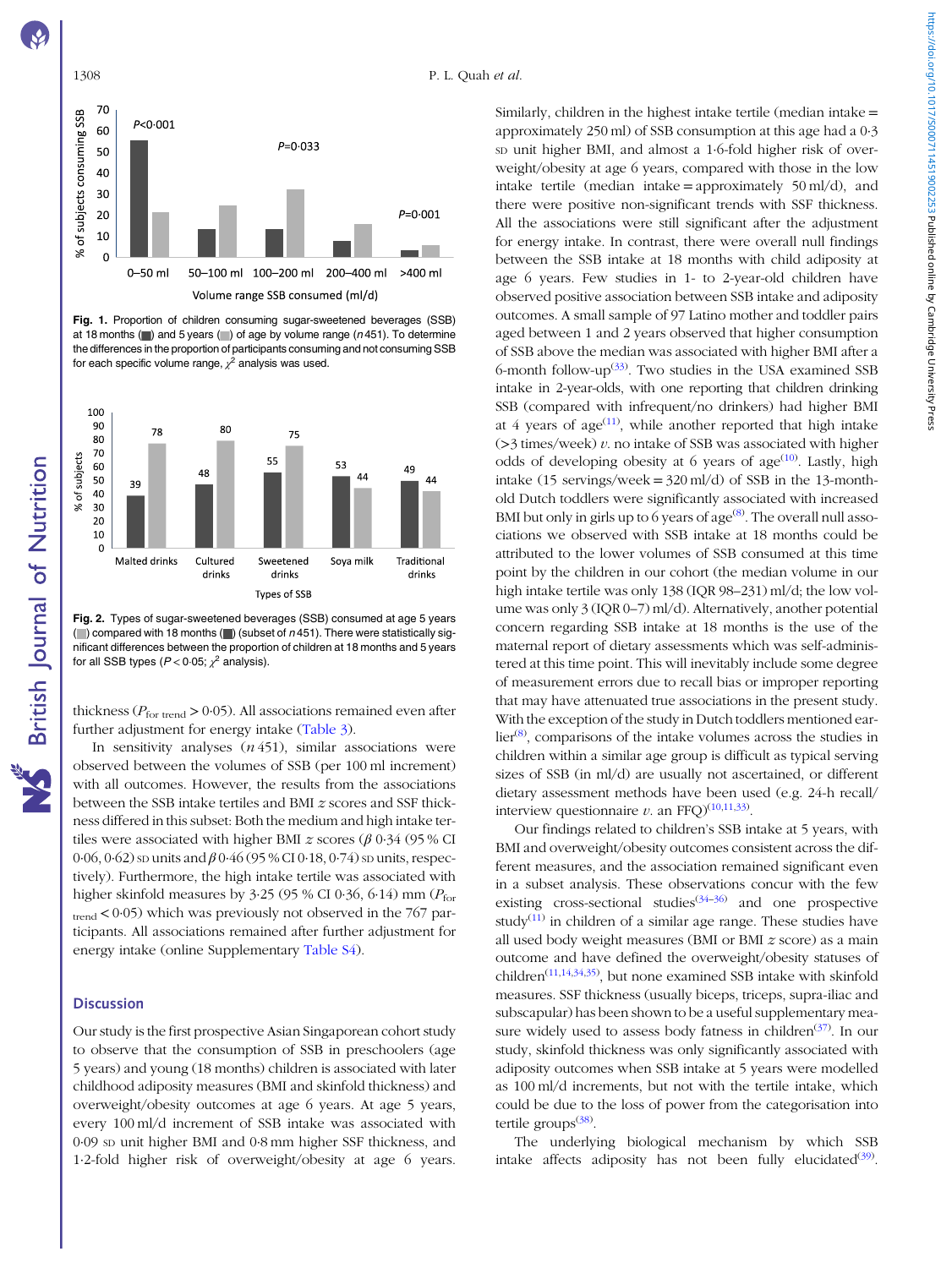<span id="page-6-0"></span>Table 2. Associations between sugar-sweetened beverage (SSB) consumption at 18 months with adiposity measures at 6 years ( $\beta$ -Coefficients or relative risk (RR) and 95 % confidence intervals)

|                                  | BMI z scores†‡ $(n 555)$ |                | SSF†§ (n 407) |               | Overweight/obesity‡  <br>(n 555) |             |
|----------------------------------|--------------------------|----------------|---------------|---------------|----------------------------------|-------------|
| SSB intake at 18 months          |                          | 95 % CI        | $\beta$       | 95 % CI       | <b>RR</b>                        | 95 % CI     |
| Model 1 (unadjusted)             |                          |                |               |               |                                  |             |
| 100 ml/d increments              | $0.09*$                  | 0.03, 0.15     | $1.04*$       | 0.30, 1.77    | $1.10*$                          | 1.03, 1.17  |
| Low intake                       | Reference                |                | Reference     |               | Reference                        |             |
| Medium intake                    | $-0.04$                  | $-0.29.0.22$   | $-0.62$       | $-3.38, 2.14$ | 0.92                             | 0.54, 1.56  |
| High intake                      | 0.23                     | $-0.02, 0.48$  | 0.96          | $-1.80, 3.72$ | 1.40                             | 0.87, 2.24  |
| $P_{\text{trend}}$               | $P = 0.066$              |                | $P = 0.493$   |               | $P = 0.071$                      |             |
| Model 2 (adjusted)               |                          |                |               |               |                                  |             |
| 100 ml/d increments              | 0.06                     | $-0.002, 0.12$ | 0.68          | $-0.05, 1.42$ | $1.09*$                          | 1.02, 1.64  |
| Low intake                       | Reference                |                | Reference     |               | Reference                        |             |
| Medium intake                    | $-0.05$                  | $-0.29, 0.20$  | $-0.91$       | $-3.57, 1.76$ | 0.93                             | 0.55, 1.58  |
| High intake                      | 0.08                     | $-0.17, 0.33$  | $-0.42$       | $-3.18, 2.35$ | 1.12                             | 0.68, 1.84  |
| $P_{\text{trend}}$               | $P = 0.532$              |                | $P = 0.758$   |               | $P = 0.194$                      |             |
| Model 3 (energy intake adjusted) |                          |                |               |               |                                  |             |
| 100 ml/d increments              | 0.05                     | $-0.01, 0.11$  | 0.71          | $-0.05, 1.47$ | $1.09*$                          | 1.02, 1.17  |
| Low intake                       | Reference                |                | Reference     |               | Reference                        |             |
| Medium intake                    | $-0.05$                  | $-0.29, 0.19$  | $-0.92$       | $-3.59, 1.75$ | 0.93                             | 0.55, 1.58  |
| High intake                      | 0.06                     | $-0.20, 0.31$  | $-0.46$       | $-3.27, 2.34$ | 1.10                             | 0.67, 1.81  |
| $P_{\text{trend}}$               |                          | $P = 0.676$    |               | $P = 0.850$   |                                  | $P = 0.204$ |

SSF, sum of skinfolds; IQR, interquartile range.

 $*P < 0.05$ . † Estimated regression coefficients.

‡ Median, n: low intake 2 (IQR 0–6 ml), n 185; medium intake 28 (IQR 18–43 ml), n 185; high intake 138 (IQR 98–231 ml), n 185.

§ Median, n: low intake 3 (IQR 0-7 ml), n 135; medium intake 28 (IQR 18-43 ml), n 136; high intake 136 (IQR 99-238 ml), n 136.

‖ 95 % CI of the association between SSB intake (high and medium compared with low as reference) with BMI z scores and overweight/obesity outcomes at 6 years of age. Trend tests were performed using categories of SSB intake as continuous variable in the linear regression and Poisson regression models. Models are adjusted for ethnicity, education, birth weight for gestational age, screen time, breast-feeding duration and parity. Model 3 is model 2 additionally adjusted for energy intake at age 18 months.

Table 3. Associations between sugar-sweetened beverage (SSB) consumption at 5 years with adiposity measures at 6 years (β-Coefficients or relative risk (RR) and 95 % confidence intervals)

| SSB intake at 5 years            |             | BMI z scores†‡ (n 767) |              | SSF†§ (n 619) |             | Overweight/obesity‡  <br>(n767) |  |
|----------------------------------|-------------|------------------------|--------------|---------------|-------------|---------------------------------|--|
|                                  |             | 95 % CI                | β            | 95 % CI       | <b>RR</b>   | 95 % CI                         |  |
| Model 1 (unadjusted)             |             |                        |              |               |             |                                 |  |
| 100 ml/d increments              | $0.12**$    | 0.05, 0.18             | $0.83*$      | 0.15, 1.52    | $1.16***$   | 1.09, 1.23                      |  |
| Low intake                       | Reference   |                        | Reference    |               | Reference   |                                 |  |
| Medium intake                    | $0.23*$     | 0.01, 0.46             | 1.25         | $-1.19, 3.69$ | 1.25        | 0.78, 1.98                      |  |
| High intake                      | $0.42**$    | 0.20, 0.65             | $2.62*$      | 0.17, 5.06    | $1.74*$     | 1.13, 2.69                      |  |
| $P_{\text{trend}}$               | P < 0.001   |                        | $P = 0.036*$ |               | $P = 0.005$ |                                 |  |
| Model 2 (adjusted)               |             |                        |              |               |             |                                 |  |
| 100 ml/d increments              | $0.09*$     | 0.03, 0.15             | $0.75*$      | 0.06, 1.44    | $1.15***$   | 1.07, 1.23                      |  |
| Low intake                       | Reference   |                        | Reference    |               | Reference   |                                 |  |
| Medium intake                    | 0.17        | $-0.05, 0.38$          | 0.53         | $-1.89, 2.94$ | 1.13        | 0.74, 1.71                      |  |
| High intake                      | $0.33*$     | 0.11, 0.55             | 1.93         | $-0.52, 4.37$ | $1.56*$     | 1.05, 2.33                      |  |
| $P_{\text{trend}}$               | $P = 0.003$ |                        | $P = 0.123$  |               | $P = 0.025$ |                                 |  |
| Model 3 (energy intake adjusted) |             |                        |              |               |             |                                 |  |
| 100 ml/d increments              | $0.09*$     | 0.02, 0.16             | $0.87*$      | 0.14, 1.60    | $1.15*$     | 1.06, 1.24                      |  |
| Low intake                       | Reference   |                        | Reference    |               | Reference   |                                 |  |
| Medium intake                    | 0.17        | $-0.05, 0.39$          | 0.62         | $-1.81, 3.04$ | 1.12        | 0.74, 1.69                      |  |
| High intake                      | $0.34*$     | 0.11, 0.58             | 2.20         | $-0.38, 4.78$ | $1.54*$     | 1.03, 2.30                      |  |
| $P_{\text{trend}}$               |             | $P = 0.004$            |              | $P = 0.096$   |             | $P = 0.033$                     |  |

SSF, sum of skinfolds; IQR, interquartile range. \*P < 0·05, \*\* P < 0·01.

† Estimated regression coefficients.

‡ Median, n: low intake 40 (IQR 21–57 ml), n 255; medium intake 111 (IQR 93–137 ml), n 256; high intake 241 (IQR 197–328 ml), n 256.

§ Median, n: low intake 37 (IQR 21-54 ml), n 202; medium intake 108 (IQR 91-134 ml), n 209; high intake 241 (IQR 195-317 ml), n 208.

‖ 95 % CI of the associations between SSB intake tertiles (high and medium with low as reference) with BMI z scores and overweight/obesity outcomes at 6 years of age. Trend tests were performed using categories of SSB intake as continuous variable in the linear regression and Poisson regression models. Models are adjusted for ethnicity, education, birth weight for gestational age, screen time, breast-feeding duration, maternal BMI 48 months postpartum and parity, SSB intake at 18 months. Model 3 is model 2 additionally adjusted for energy intake at age 5 years.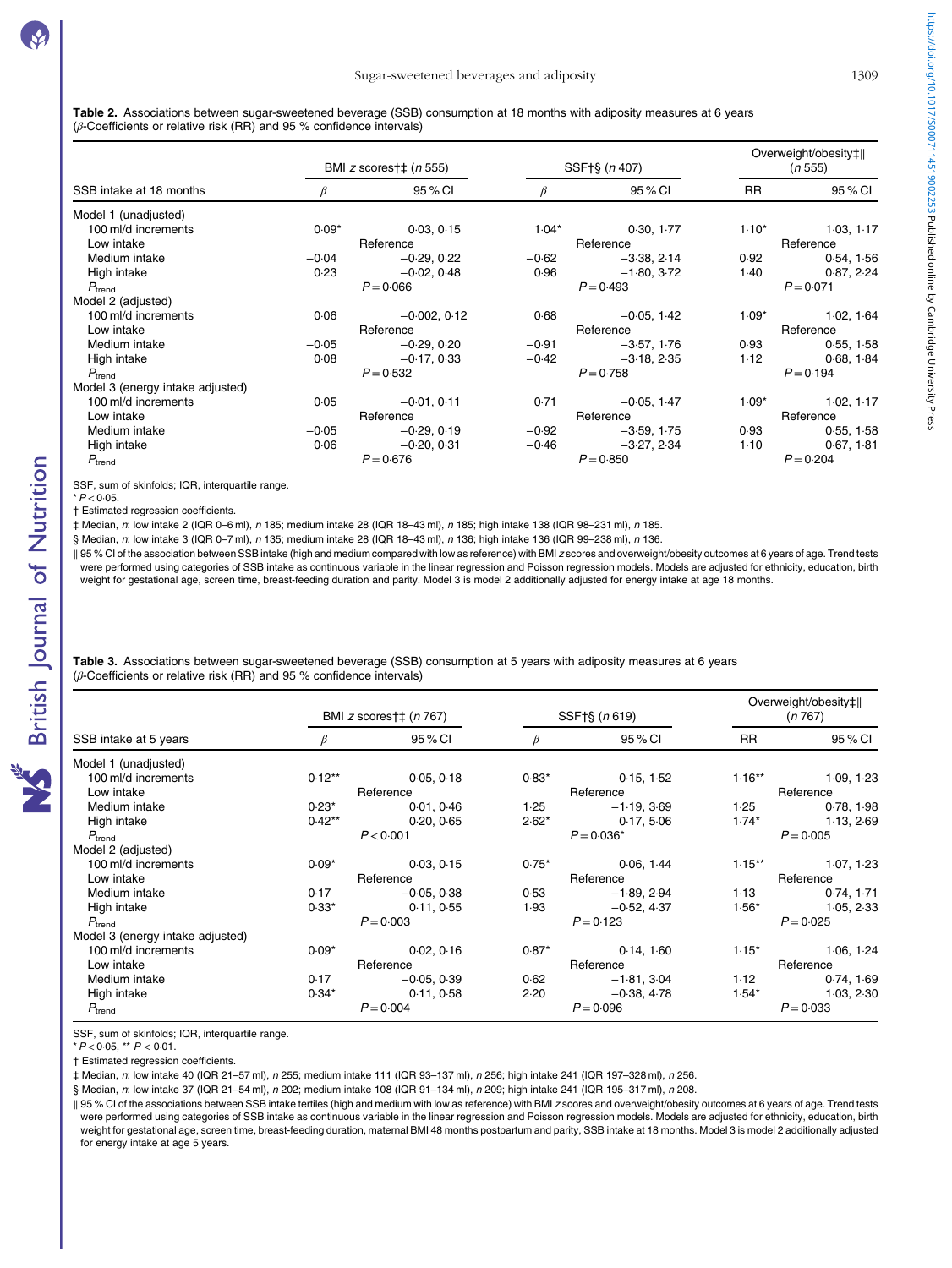The hypothesised mechanism for the potential causal relationship between SSB intake and obesity is thought to be mediated through the increase in energy intake resulting from the reduction in satiety and incomplete energetic compensation at sub-sequent meals<sup>[\(5](#page-8-0))</sup>. However, the additional adjustment for total energy intake in our regression models did not affect most of the estimated significant association in our main data set as well as in our subset analysis. Similar observations were seen in pre-vious studies<sup>([8,](#page-8-0)[39,40\)](#page-9-0)</sup>, suggesting that the associations may be explained by non-energy effects of SSB. High intake of SSB in preschoolers could be just markers of poor diet quality where these children are consuming high amounts of sweet foods, along with high intake of sugary beverages<sup>([41](#page-9-0))</sup>. High glycaemic loads from the possible high sugar diet alone could induce hyperinsulinaemia, leading to increase in fat deposition that is independent of energy intake $(42)$ . Another alternate mechanism linking poor diet and obesity could be through the mediation effects of the microbiome profile in the gut. Poorer diet quality (e.g. Western dietary patterns of high-fat food and refined sugars) has been associated with a specific diversity of microbiota termed the 'obesogenic microbiota', which has been shown to display enhanced capacity for energy harvest from the diet that might lead to weight gain<sup> $(43)$  $(43)$ </sup>. Overall, poorer diet quality that might lead to higher glycaemic loads and the presence of obesogenic microbiota in the gut are all possible contributing factors to the non-energy effects between SSB and adiposity.

In our present findings, we found a trend of higher volumes of SSB consumption in older children of preschool age (5 years  $v$ . 18 months). In our study, 98 % of participants were consuming SSB by 5 years of age, and this percentage is higher than the 80·5 % children in China consuming SSB by 3–7 years of  $age^{(14)}$  $age^{(14)}$  $age^{(14)}$ . This observation is in line with a survey conducted in 800 Singaporean children in 2009 examining their beverage consumption habits. The survey showed that consumption of SSB increased with age  $(7-10 \text{ years } v. 3-6 \text{ years})^{(21)}$  $(7-10 \text{ years } v. 3-6 \text{ years})^{(21)}$  $(7-10 \text{ years } v. 3-6 \text{ years})^{(21)}$ . Higher consumptions of SSB were also observed to be displacing the consumption of healthier and more nutrient-dense beverages like milk<sup>([21](#page-8-0))</sup>. Furthermore, the differences in the types of SSB consumed between the two age groups  $(18 \text{ months } v. 5 \text{ years})$ in the present study suggest that age-relevant interventions are needed to target the main types consumed. This may have implications on the current daily recommendations for sugar intake in Singaporean toddlers and preschoolers<sup>([44\)](#page-9-0)</sup>.

Strengths of the present study are the prospective data collection (1-year follow-up) and assessment of a wide range of socio-demographic and lifestyle factors that were adjusted for in multivariable analyses. Although we only had FFQ data at 5 years for 71 % of the mother–child dyads who participated at the start, no differences were observed between the participants who were excluded and included in the study except for maternal age. We analysed a number of adiposity measures, including SSF thickness measures. Several limitations of the present study need to be acknowledged. Using an FFQ to assess dietary intake is the most appropriate tool because it provides an advantage over a single 24-h dietary recall or food diaries by capturing habitual intake (over 30 d)<sup>[\(45\)](#page-9-0)</sup>. However, like all dietary assessments, measurement errors in dietary intake may still be present<sup>[\(46](#page-9-0))</sup>. For example, mothers whose children attending day care on weekdays might be less aware of their children's exact food intake and are thus less likely to report their daily intake accurately. Since this FFQ captured maternal self-reported dietary intake of children, a systematic bias might occur if mothers underreport intake of SSB to meet more socially desirable intake $(47)$  $(47)$ . However, we attempted to control for this using cut-offs within the 500–4000 kcal range for energy intake, suitable for children of this age range to identify dietary under-reporters and over-reporters<sup>([48](#page-9-0))</sup>. Because of the observational design of our study, casual effects of SSB on child adiposity could not be determined. Furthermore, the relatively short follow-up (1 year) between SSB intake at age 5 years and adiposity outcomes at age 6 years might not be sufficient for us to observe longer lasting effects of SSB on adiposity, and because of this short follow-up, we cannot rule out the possibility of reverse causation (i.e. higher BMI or energy intake leading to higher consumptions of SSB). Although we collected data on child outdoor activity, the self-reported method used to quantify physical activity in the present study can underestimate the strength of the relationship between this covariate and the risk factor of interest (SSB intake). Future studies will benefit from objective physical activity data measured with an accelerometer rather than questionnairebased activity measures. Lastly, although we attempted to control for major confounders in the present study, residual confounding (i.e. other lifestyle factors such as diet quality) could not be ruled out.

#### Conclusion

In conclusion, our observations suggest that SSB consumption should be limited in young children to address the raising prevalence of child obesity. It also further contributes to the emerging consensus of the negative effects of SSB consumption in children below school age. The development of public health strategies to educate childcare centres and parents of toddlers and preschoolers about the health implications of high consumption of SSB should be a priority. Finally, further longitudinal analyses are needed to better understand the mechanisms involved and the effects of SSB intake on long-term weight gain.

#### Acknowledgements

We thank the members of the GUSTO study group: Allan Sheppard, Amutha Chinnadurai, Anne Eng Neo Goh, Anne Rifkin-Graboi, Anqi Qiu, Arijit Biswas, Bee Wah Lee, Birit F. P. Broekman, Boon Long Quah, Borys Shuter, Carolina Un Lam, Chai Kiat Chng, Cheryl Ngo, Choon Looi Bong, Christiani Jeyakumar Henry, Claudia Chi, Cornelia Yin Ing Chee, Yam Thiam Daniel Goh, Doris Fok, E. Shyong Tai, Elaine Tham, Evelyn Xiu Ling Loo, Fabian Yap, Falk Mueller-Riemenschneider, George Seow Heong Yeo, Helen Chen, Heng Hao Tan, Hugo P. S. van Bever, Iliana Magiati, Inez Bik Yun Wong, Ivy Yee-Man Lau, Jeeves Kapur, Jenny L. Richmond, Jerry Kok Yen Chan, Joanna D. Holbrook, Joanne Yoong, Joao N. Ferreira, Jonathan Tze Liang Choo, Jonathan Y. Bernard, Joshua J. Gooley, Kenneth Kwek, Krishnamurthy Niduvaje, Kuan Jin Lee, Leher Singh, Lieng Hsi Ling, Lin Lin Su, Ling-Wei Chen, Lourdes Mary Daniel, Marielle V. Fortier, Mark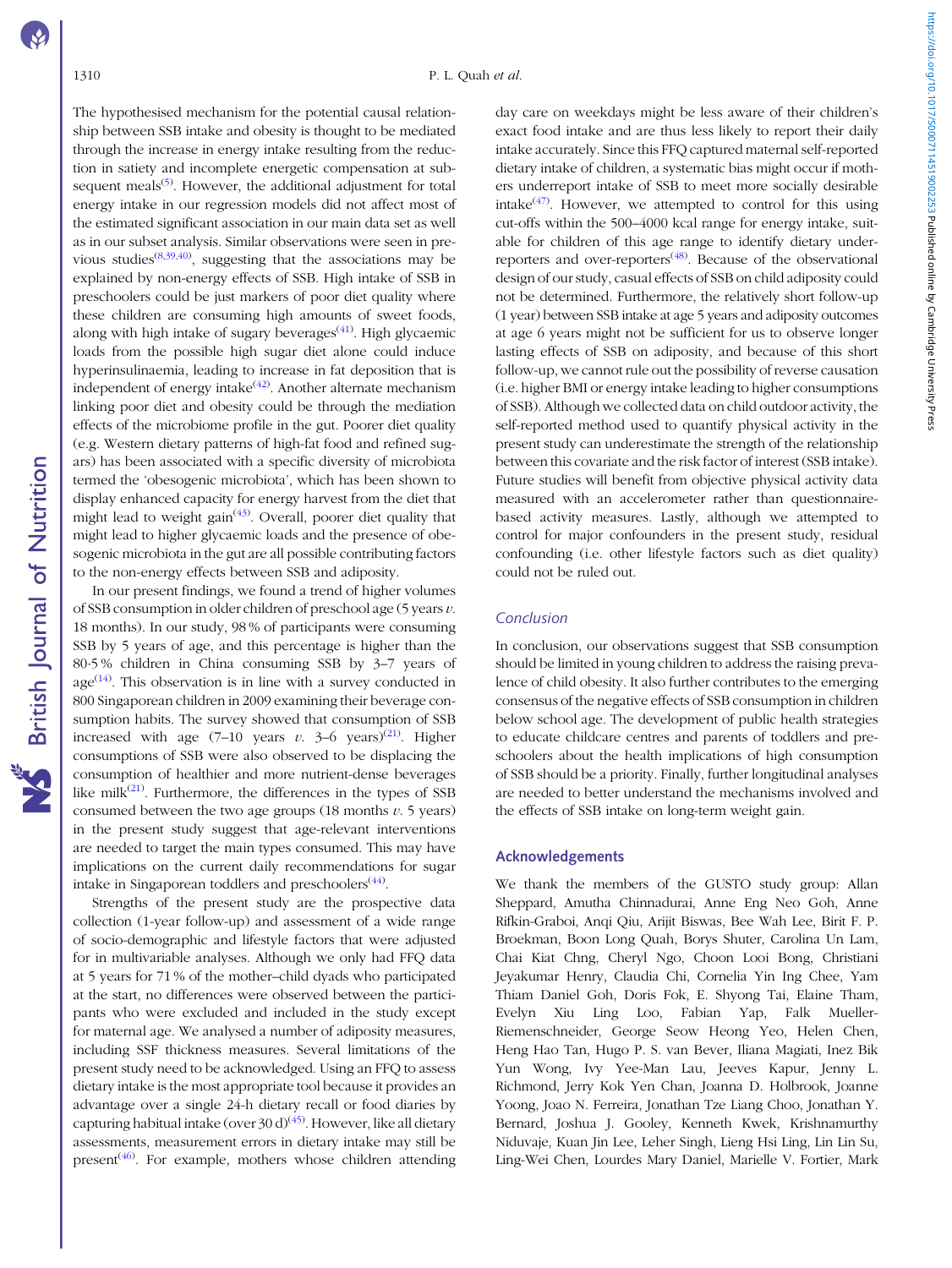<span id="page-8-0"></span>Hanson, Mary Rauff, Mei Chien Chua, Melvin Khee-Shing Leow, Michael Meaney, Mya Thway Tint, Neerja Karnani, Ngee Lek, Oon Hoe Teoh, P. C. Wong, Paulin Tay Straughan, Pranitha Agarwal, Queenie Ling Jun Li, Rob M. van Dam, Salome A. Rebello, Seang-Mei Saw, See Ling Loy, S. Sendhil Velan, Seng Bin Ang, Shang Chee Chong, Sharon Ng, Shiao-Yng Chan, Shirong Cai, Shu-E Soh, Sok Bee Lim, Stella Tsotsi, Chin-Ying Stephen Hsu, Sue Anne Toh, Swee Chye Quek, Victor Samuel Rajadurai, Walter Stunkel, Wayne Cutfield, Wee Meng Han, Wei Wei Pang, Yin Bun Cheung, Yiong Huak Chan and Zhongwei Huang.

This research is supported by the Singapore National Research Foundation under its Translational and Clinical Research (TCR) Flagship Programme and administered by the Singapore Ministry of Health's National Medical Research Council (NMRC), Singapore- NMRC/TCR/004-NUS/2008; NMRC/TCR/012-NUHS/ 2014. Additional funding is provided by the Singapore Institute for Clinical Sciences, Agency for Science, Technology and Research (A\*STAR), Singapore. K. M. G. is supported by the National Institute for Health Research through the NIHR Southampton Biomedical Research Centre and by the European Union's Erasmus+ Capacity-Building ENeA<sup>SEA</sup> Project and Seventh Framework Program (FP7/2007-2013), projects Early Nutrition and ODIN under grant agreement numbers 289346 and 613977. Additional funding of the present study was provided by the Singapore Institute for Clinical Sciences, A\*STAR.

F. Y., K. M. G., Y.-S. C., L. P. S. and K. H. T. designed and led the GUSTO cohort study. P. L. Q., J. K. and Y. Y. C. contributed to the statistical analysis and writing of the manuscript. J. Y. T. cleaned and processed the data for SSB intake. H. X. L. and R. S. cleaned, processed and performed the validation of the FFQ at 18 months and 5 years of age. J. Y. B. and P.N. cleaned the data set for screen time and outdoor play. I. M. A., W. L. Y., M. T. T. and Y. S. L. contributed to the collection and processing of the anthropometric datasets. P. L. Q. and M. F. F. C. were responsible for finalising the manuscript. All authors contributed to and approved the final manuscript.

P. D. G., K. M. G. and Y.-S. C. have received reimbursement for speaking at conferences sponsored by companies selling nutritional products. These authors are part of an academic consortium that has received research funding from commercial affiliations such as Abbott Nutrition, Nestec and Danone. None of the other authors report any potential conflict of interest. This does not alter our adherence to British Journal of Nutrition policies on sharing data and materials.

### Supplementary material

To view supplementary material for this article, please visit <https://doi.org/10.1017/S0007114519002253>

#### References

- 1. Pwint MK, Lee YS, Wong TY, et al. (2013) Prevalence of overweight and obesity in Chinese preschoolers in Singapore. Ann Acad Med 42, 66-72.
- 2. Chan JC, Malik V, Jia W, et al. (2009) Diabetes in Asia: epidemiology, risk factors, and pathophysiology. JAMA 301, 2129–2140.
- 3. Simmonds M, Burch J, Llewellyn A, et al. (2015) The use of measures of obesity in childhood for predicting obesity and the development of obesity-related diseases in adulthood: a systematic review and meta-analysis. Health Technol Assess 19, 1–336.
- 4. Bleich SN & Vercammen KA (2018) The negative impact of sugar-sweetened beverages on children's health: an update of the literature. BMC Obes 5, 6.
- 5. Malik VS, Pan A, Willett WC, et al. (2013) Sugar-sweetened beverages and weight gain in children and adults: a systematic review and meta-analysis. Am J Clin Nutr 98, 1084–1102.
- 6. Savage JS, Fisher JO & Birch LL (2007) Parental influence on eating behavior: conception to adolescence. *J Law Med* Ethics 35, 22–34.
- 7. Park S, Pan L, Sherry B, et al. (2014) The association of sugar-sweetened beverage intake during infancy with sugarsweetened beverage intake at 6 years of age. Pediatrics 134, Suppl. 1, S56–S62.
- 8. Leermakers ET, Felix JF, Erler NS, et al. (2015) Sugar-containing beverage intake in toddlers and body composition up to age 6 years: the generation R study. Eur J Clin Nutr  $69$ , 314–321.
- 9. Bleich SN & Wolfson JA (2015) Trends in SSBs and snack consumption among children by age, body weight, and race/ ethnicity. Obesity **23**, 1039-1046.
- 10. Pan L, Li R, Park S, et al. (2014) A longitudinal analysis of sugarsweetened beverage intake in infancy and obesity at 6 years. Pediatrics 134, Suppl. 1, S29–S35.
- 11. DeBoer MD, Scharf RJ & Demmer RT (2013) Sugar-sweetened beverages and weight gain in 2- to 5-year-old children. Pediatrics **132**, 413-420.
- 12. Newby PK, Peterson KE, Berkey CS, et al. (2004) Beverage consumption is not associated with changes in weight and body mass index among low-income preschool children in North Dakota. *J Am Diet Assoc* **104**, 1086–1094.
- 13. Angkurawaranon C, Jiraporncharoen W, Chenthanakij B, et al. (2014) Urban environments and obesity in southeast Asia: a systematic review, meta-analysis and meta-regression. PLOS ONE 9, e113547.
- 14. Yu P, Chen Y, Zhao A, et al. (2016) Consumption of sugarsweetened beverages and its association with overweight among young children from China. Public Health Nutr 19, 2336–2346.
- 15. Shang XW, Liu AL, Zhang Q, et al. (2012) Report on childhood obesity in China (9): sugar-sweetened beverages consumption and obesity. Biomed Environ Sci 25, 125–132.
- 16. Ha K, Chung S, Lee HS, et al. (2016) Association of dietary sugars and sugar-sweetened beverage intake with obesity in Korean children and adolescents. Nutrients 8, E31.
- 17. Lin PY, Lin FY, Chen TC, et al. (2016) Relationship between sugar intake and obesity among school-age children in Kaohsiung, Taiwan. J Nutr Sci Vitaminol 62, 310–316.
- 18. Soh SE, Tint MT, Gluckman PD, et al. (2014) Cohort profile: Growing Up in Singapore Towards healthy Outcomes (GUSTO) birth cohort study. Int J Epidemiol 43, 1401–1409.
- 19. Lim HX, Toh JY, Tan KH, et al. (2018) Validation of a semiquantitative food frequency questionnaire for 18-month-old toddlers: the GUSTO study. Public Health Nutr 22, 1-11.
- 20. Sugianto R, Chan MJ, Tai BC, et al. (2019) Relative validity of a quantitative food frequency questionnaire for five-year-old children in an Asian population. *J Acad Nutr Diet* (In the Press).
- 21. Goh DY & Jacob A (2011) Children's consumption of beverages in Singapore: knowledge, attitudes and practice. J Paediatr Child Health 47, 465-472.
- 22. Aris IM, Bernard JY, Chen LW, et al. (2017) Infant body mass index peak and early childhood cardio-metabolic risk markers in a multi-ethnic Asian birth cohort. Int J Epidemiol  $46$ , 513–525.